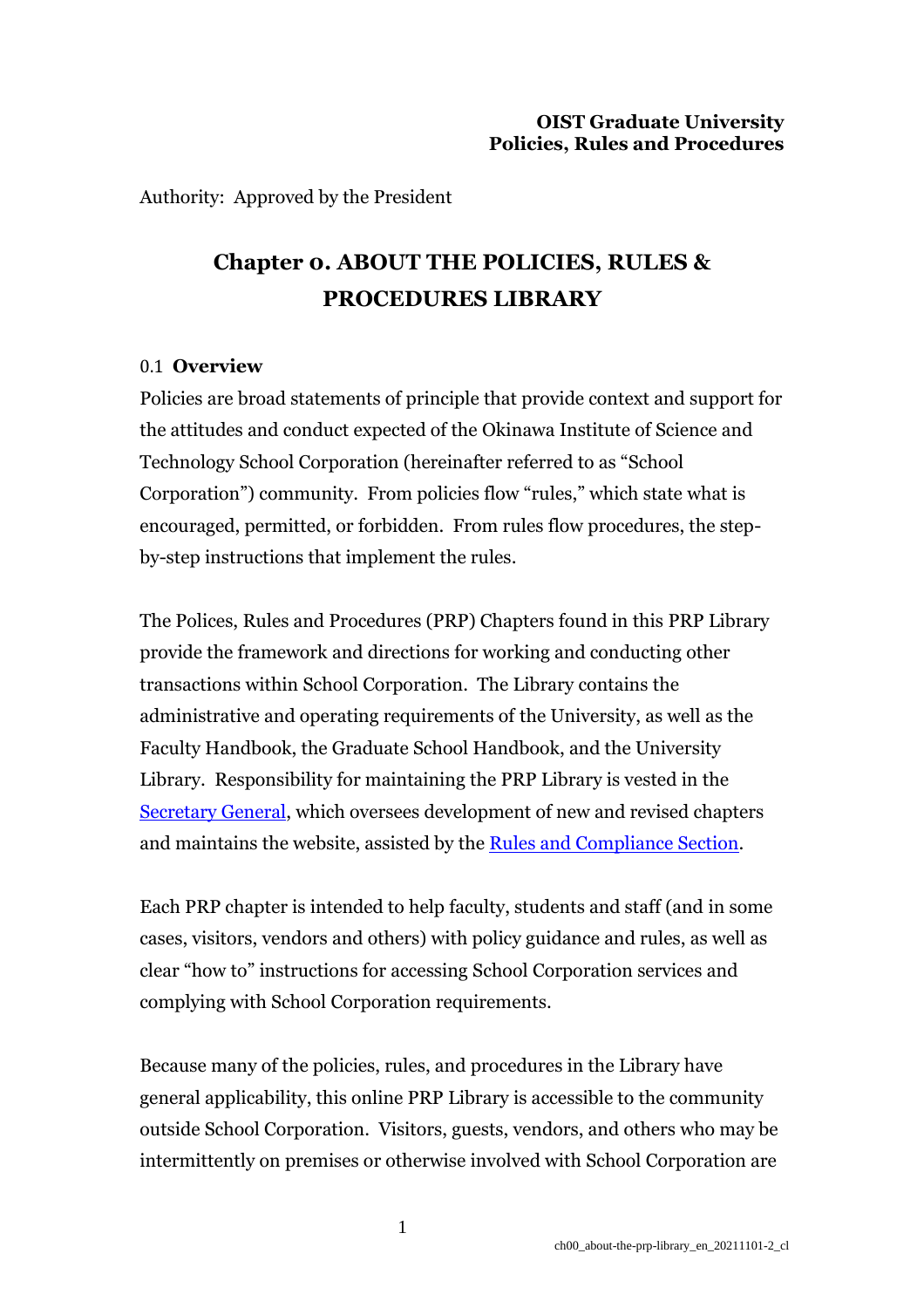encouraged to review PRP Chapters that may be relevant.

The currently approved Chapters of the PRP Library are online; the prior versions are removed, deemed outdated and are void and of no effect.

## 0.1.1 **Regulations**

Designated University Officers establish regulations and guidelines (hereinafter referred to as Regulations) on specified matters designated by PRP among his/her responsibilities and duties. Requirements and restriction on  $0.21$  and procedures on  $0.42$  shall be followed in the process of the establishment and maintaining the PRP.

## 0.2 **Maintaining the PRP Library**

The Secretary General is responsible for maintaining the Library of Policies, Rules and Procedures.

Officers and employees follow procedures specified in [0.4.1](https://www.oist.jp/policy-library/0.4#0.4.1) when they establish new or revise some chapters of PRP.

However, the Secretary General shall convene the [PRP Review Committee](https://www.oist.jp/policy-library/0.4#0.4.3) for review as necessary before his/her approval in case of significant matters such as major change of Policies or draft of new Chapters.

In principal, date of enforcement of the proposal for establishment or revision is set in the Document for Approval Process (kessai). In the case that the date is not set in the Document for Approval Process (kessai), the proposal come into force (become effective) in the time final approve is done.

Rules and Compliance Section installs established new or revised PRP online regularly.

# 0.2.1 **Maintaining the Regulations**

Regulations shall be maintained by the department of the Designated University Officer, who established the Regulations, include old versions and edit histories.

Officers and employees follow procedures specified in [0.4.2](https://www.oist.jp/policy-library/0.4#0.4.2) when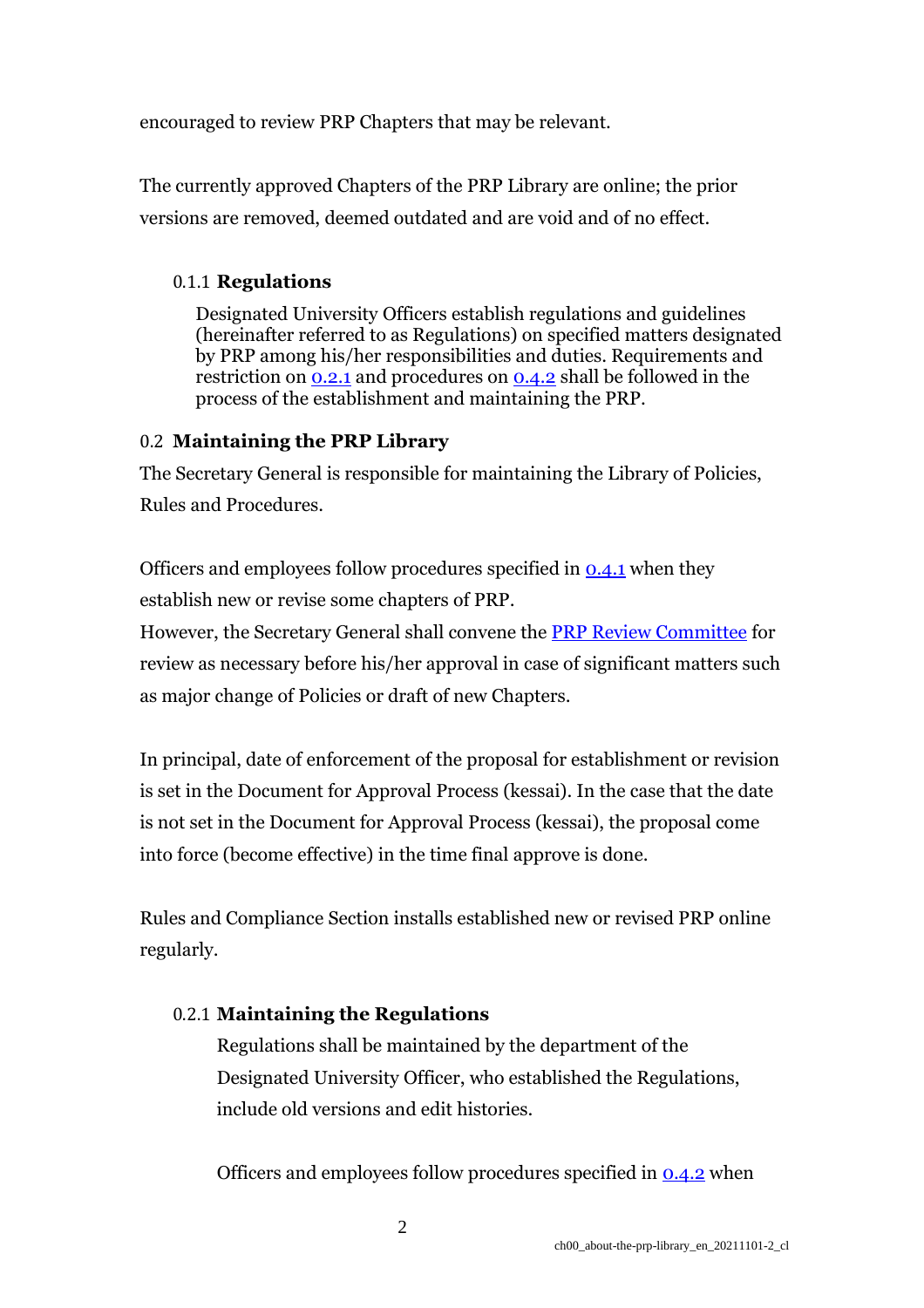they establish or revise Regulations.

Established new or revised Regulations come into force in the date which is written and approved by the Document for Approval Process (kessai). In the case the date is not set in the Document for Approval Process (kessai), the proposal come into force (become effective) in the time final approval is done.

The department of the Designated University Officer, inform and make available those established new or revised Regulations to School Corporation community by the department's web site or other relevant tools.

# 0.3 **Responsibilities**

# 0.3.1 **Designated University Officers**

The following Designated University Officers are responsible for the initial review, approval, and informing of establishment new or revising PRP chapters.

When he/she establish the Regulations on the specified matters designated by PRP, he/she has the responsibility for maintaining and informing those.

When he/she establish new or revise any Regulations or PRP which contain any other Designated University Officer's assignment, he/she has responsibility to obtain consent from them by consultation and discussion with relevant departments.

| <b>Chapter</b> | <b>Title</b>                                               | <b>Designated University</b><br><b>Officer</b> |
|----------------|------------------------------------------------------------|------------------------------------------------|
| O              | About the Policies, Rules and<br><b>Procedures Library</b> | <b>Secretary General</b>                       |
| 1              | Who We Are: Founding and<br><b>Governing Principles</b>    | President                                      |
| $\mathbf{2}$   | Organization and<br>Governance                             | President                                      |
| 3              | <b>Faculty Handbook</b>                                    | Dean of Faculty Affairs                        |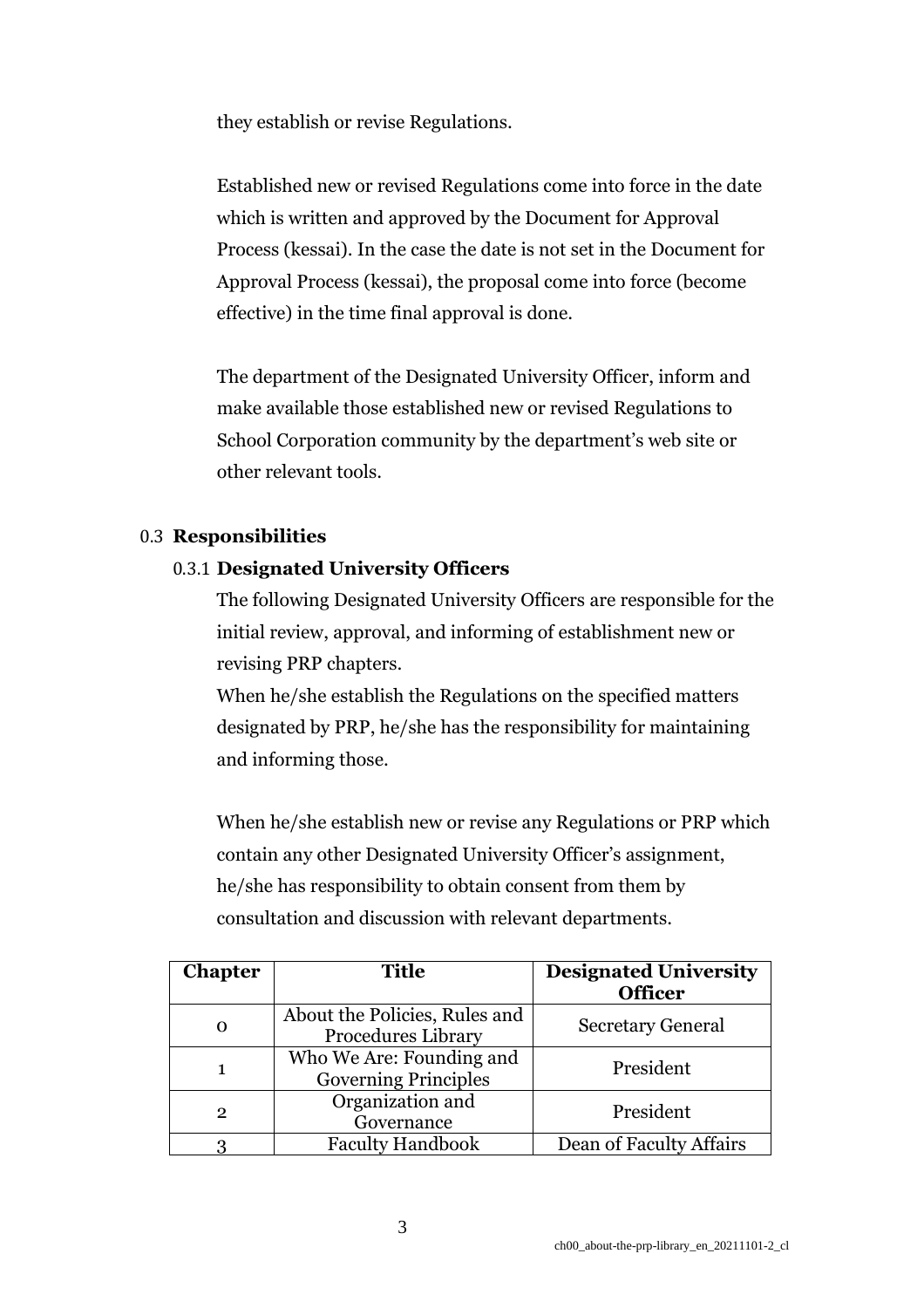| <b>Chapter</b> | <b>Title</b>                                                                  | <b>Designated University</b><br><b>Officer</b>                                                                                                            |
|----------------|-------------------------------------------------------------------------------|-----------------------------------------------------------------------------------------------------------------------------------------------------------|
| $\overline{4}$ | <b>Research Conduct</b>                                                       | Provost                                                                                                                                                   |
| 5              | Graduate School Handbook                                                      | Dean of the Graduate<br>School                                                                                                                            |
| 6              | University Library                                                            | Dean of Faculty Affairs                                                                                                                                   |
| 7              | Fundraising                                                                   | President                                                                                                                                                 |
| 8              | <b>Internal Audit</b>                                                         | <b>Secretary General</b>                                                                                                                                  |
| 9              | Auditors' Audit                                                               | Auditors                                                                                                                                                  |
| 10             | Land, Buildings and<br>Facilities                                             | <b>Vice President for</b><br><b>Buildings and Facilities</b><br>Management                                                                                |
| 12             | Document and Record<br>Management                                             | <b>Secretary General</b>                                                                                                                                  |
| 13             | Safety, Health and<br><b>Environmental Protection</b>                         | Provost<br>Vice President for<br><b>Buildings and Facilities</b><br>Management                                                                            |
| 14             | <b>Intellectual Property and</b><br><b>Technology Transfer</b>                | <b>Executive Vice President</b><br>for Technology<br>Development and<br>Innovation                                                                        |
| 15             | Name Use, Endorsements,<br>and Use of University Logos<br>and Trademarks      | Vice President for<br>Communication and<br><b>Public Relations</b>                                                                                        |
| 16             | <b>External and Internal</b><br><b>Communications and Public</b><br>Relations | <b>Vice President for</b><br>Communication and<br><b>Public Relations</b><br><b>Vice President for</b><br>University Community,<br>Child & Youth Services |
| 17             | <b>Information Technology and</b><br>Security                                 | <b>Chief Information Officer</b>                                                                                                                          |
| 18             | Telecommunications<br><b>Services and Devices</b>                             | <b>Chief Information Officer</b>                                                                                                                          |
| 19             | <b>University Events</b>                                                      | Vice President for<br>Communication and<br><b>Public Relations</b>                                                                                        |
| 20             | <b>Health and Wellness</b><br>Program                                         | Provost<br><b>Vice President for</b><br>University Community,<br>Child & Youth Services                                                                   |
| 21             | Use of University Resources                                                   | <b>Vice President for</b><br><b>Buildings and Facilities</b><br>Management                                                                                |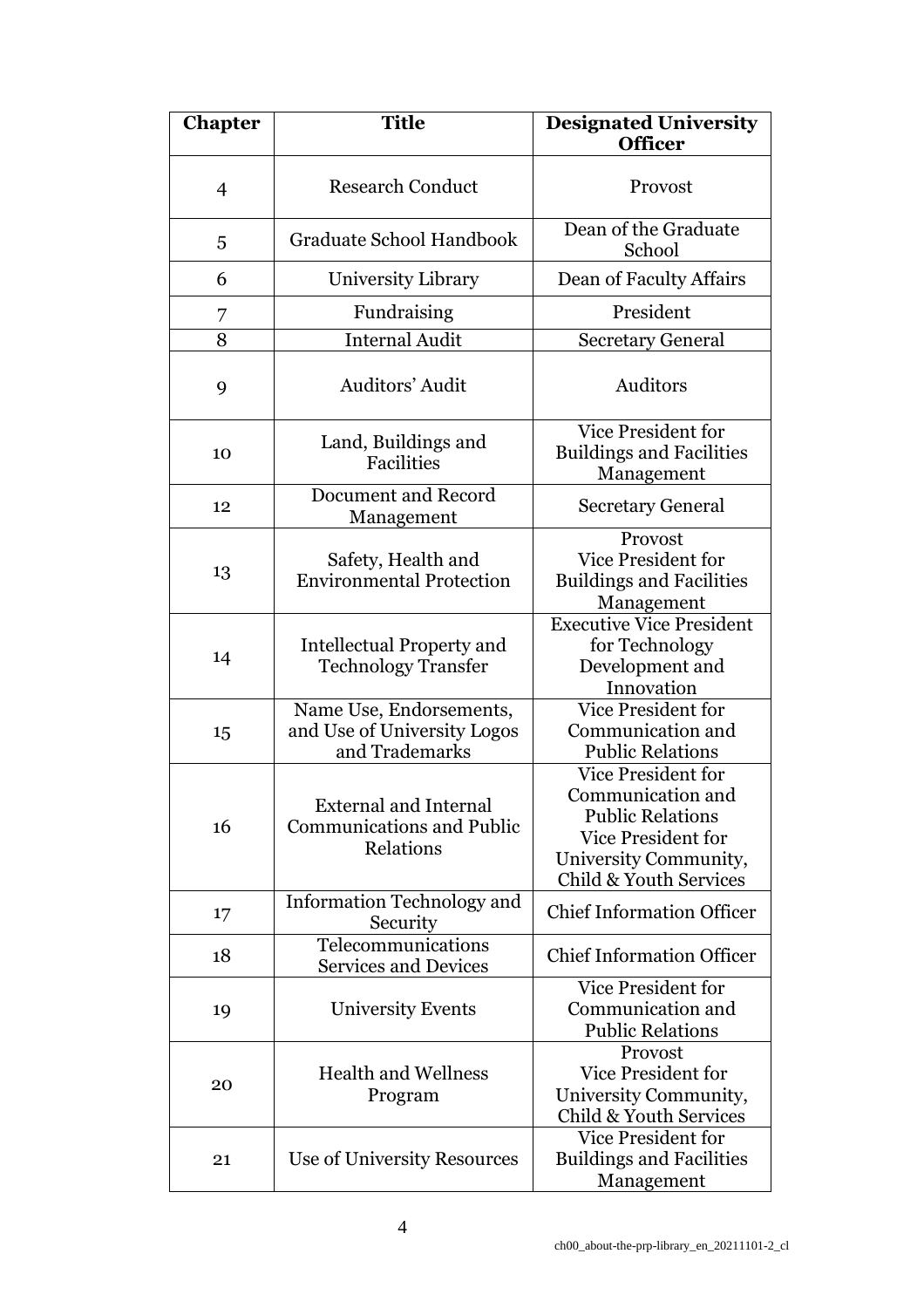| Vice President for<br>University Community,<br>Child & Youth Services<br>Avoiding Conflicts of Interest<br>Secretary General and<br>22<br>and Commitment<br>Dean of Faculty Affairs<br>Misconduct and<br><b>Secretary General</b><br>23<br><b>Whistleblower Protection</b><br>Vice President for<br><b>Child Care Services</b><br>University Community,<br>24<br>Child & Youth Services<br>Vice President for<br><b>Buildings and Facilities</b><br><b>Campus Housing</b><br>25<br>Management<br>Vice President for<br>Finance and Accounting<br>26<br><b>Financial Management</b><br><b>Vice President for</b><br>Budget Planning, Execution,<br>27<br>and Monitoring<br><b>Financial Management</b><br><b>Vice President for</b><br>28<br>Procurement<br><b>Financial Management</b><br><b>Vice President for</b><br>Travel, Meetings and Related<br>29<br><b>Financial Management</b><br><b>Expenses</b><br><b>Vice President for Human</b><br><b>Human Resources</b><br>30<br>Resource<br><b>Vice President for Human</b><br><b>Hiring Process</b><br>31<br>Resource<br><b>Vice President for Human</b><br><b>Work Schedules and Breaks</b><br>32<br>Resource<br><b>Vice President for Human</b><br>Leave<br>33<br>Resource<br><b>Vice President for Gender</b><br>Compensation<br><b>Equality and Human</b><br>34<br><b>Resource Development</b><br><b>Vice President for Human</b><br><b>Benefits</b><br>35<br>Resource<br><b>Vice President for Human</b><br><b>Performance Evaluation</b><br>36<br>Resource<br><b>Vice President for Human</b><br>Leaving the University<br>37<br>Resource<br><b>Vice President for Human</b><br>Discipline<br>38<br>Resource<br><b>Vice President for Human</b><br>Resolving Complaints and<br>39<br>Disputes<br>Resource<br>Vice President for Human<br><b>Staff Development and</b><br>40<br>Awards<br>Resource<br><b>Vice President for Human</b><br>Workplace Health and Safety<br>41<br>Resource<br>President<br>University Ombudsperson<br>42 | <b>Chapter</b> | <b>Title</b> | <b>Designated University</b> |
|----------------------------------------------------------------------------------------------------------------------------------------------------------------------------------------------------------------------------------------------------------------------------------------------------------------------------------------------------------------------------------------------------------------------------------------------------------------------------------------------------------------------------------------------------------------------------------------------------------------------------------------------------------------------------------------------------------------------------------------------------------------------------------------------------------------------------------------------------------------------------------------------------------------------------------------------------------------------------------------------------------------------------------------------------------------------------------------------------------------------------------------------------------------------------------------------------------------------------------------------------------------------------------------------------------------------------------------------------------------------------------------------------------------------------------------------------------------------------------------------------------------------------------------------------------------------------------------------------------------------------------------------------------------------------------------------------------------------------------------------------------------------------------------------------------------------------------------------------------------------------------------------------------------------------------------------------------------------------------------------|----------------|--------------|------------------------------|
|                                                                                                                                                                                                                                                                                                                                                                                                                                                                                                                                                                                                                                                                                                                                                                                                                                                                                                                                                                                                                                                                                                                                                                                                                                                                                                                                                                                                                                                                                                                                                                                                                                                                                                                                                                                                                                                                                                                                                                                              |                |              | <b>Officer</b>               |
|                                                                                                                                                                                                                                                                                                                                                                                                                                                                                                                                                                                                                                                                                                                                                                                                                                                                                                                                                                                                                                                                                                                                                                                                                                                                                                                                                                                                                                                                                                                                                                                                                                                                                                                                                                                                                                                                                                                                                                                              |                |              |                              |
|                                                                                                                                                                                                                                                                                                                                                                                                                                                                                                                                                                                                                                                                                                                                                                                                                                                                                                                                                                                                                                                                                                                                                                                                                                                                                                                                                                                                                                                                                                                                                                                                                                                                                                                                                                                                                                                                                                                                                                                              |                |              |                              |
|                                                                                                                                                                                                                                                                                                                                                                                                                                                                                                                                                                                                                                                                                                                                                                                                                                                                                                                                                                                                                                                                                                                                                                                                                                                                                                                                                                                                                                                                                                                                                                                                                                                                                                                                                                                                                                                                                                                                                                                              |                |              |                              |
|                                                                                                                                                                                                                                                                                                                                                                                                                                                                                                                                                                                                                                                                                                                                                                                                                                                                                                                                                                                                                                                                                                                                                                                                                                                                                                                                                                                                                                                                                                                                                                                                                                                                                                                                                                                                                                                                                                                                                                                              |                |              |                              |
|                                                                                                                                                                                                                                                                                                                                                                                                                                                                                                                                                                                                                                                                                                                                                                                                                                                                                                                                                                                                                                                                                                                                                                                                                                                                                                                                                                                                                                                                                                                                                                                                                                                                                                                                                                                                                                                                                                                                                                                              |                |              |                              |
|                                                                                                                                                                                                                                                                                                                                                                                                                                                                                                                                                                                                                                                                                                                                                                                                                                                                                                                                                                                                                                                                                                                                                                                                                                                                                                                                                                                                                                                                                                                                                                                                                                                                                                                                                                                                                                                                                                                                                                                              |                |              |                              |
|                                                                                                                                                                                                                                                                                                                                                                                                                                                                                                                                                                                                                                                                                                                                                                                                                                                                                                                                                                                                                                                                                                                                                                                                                                                                                                                                                                                                                                                                                                                                                                                                                                                                                                                                                                                                                                                                                                                                                                                              |                |              |                              |
|                                                                                                                                                                                                                                                                                                                                                                                                                                                                                                                                                                                                                                                                                                                                                                                                                                                                                                                                                                                                                                                                                                                                                                                                                                                                                                                                                                                                                                                                                                                                                                                                                                                                                                                                                                                                                                                                                                                                                                                              |                |              |                              |
|                                                                                                                                                                                                                                                                                                                                                                                                                                                                                                                                                                                                                                                                                                                                                                                                                                                                                                                                                                                                                                                                                                                                                                                                                                                                                                                                                                                                                                                                                                                                                                                                                                                                                                                                                                                                                                                                                                                                                                                              |                |              |                              |
|                                                                                                                                                                                                                                                                                                                                                                                                                                                                                                                                                                                                                                                                                                                                                                                                                                                                                                                                                                                                                                                                                                                                                                                                                                                                                                                                                                                                                                                                                                                                                                                                                                                                                                                                                                                                                                                                                                                                                                                              |                |              |                              |
|                                                                                                                                                                                                                                                                                                                                                                                                                                                                                                                                                                                                                                                                                                                                                                                                                                                                                                                                                                                                                                                                                                                                                                                                                                                                                                                                                                                                                                                                                                                                                                                                                                                                                                                                                                                                                                                                                                                                                                                              |                |              |                              |
|                                                                                                                                                                                                                                                                                                                                                                                                                                                                                                                                                                                                                                                                                                                                                                                                                                                                                                                                                                                                                                                                                                                                                                                                                                                                                                                                                                                                                                                                                                                                                                                                                                                                                                                                                                                                                                                                                                                                                                                              |                |              |                              |
|                                                                                                                                                                                                                                                                                                                                                                                                                                                                                                                                                                                                                                                                                                                                                                                                                                                                                                                                                                                                                                                                                                                                                                                                                                                                                                                                                                                                                                                                                                                                                                                                                                                                                                                                                                                                                                                                                                                                                                                              |                |              |                              |
|                                                                                                                                                                                                                                                                                                                                                                                                                                                                                                                                                                                                                                                                                                                                                                                                                                                                                                                                                                                                                                                                                                                                                                                                                                                                                                                                                                                                                                                                                                                                                                                                                                                                                                                                                                                                                                                                                                                                                                                              |                |              |                              |
|                                                                                                                                                                                                                                                                                                                                                                                                                                                                                                                                                                                                                                                                                                                                                                                                                                                                                                                                                                                                                                                                                                                                                                                                                                                                                                                                                                                                                                                                                                                                                                                                                                                                                                                                                                                                                                                                                                                                                                                              |                |              |                              |
|                                                                                                                                                                                                                                                                                                                                                                                                                                                                                                                                                                                                                                                                                                                                                                                                                                                                                                                                                                                                                                                                                                                                                                                                                                                                                                                                                                                                                                                                                                                                                                                                                                                                                                                                                                                                                                                                                                                                                                                              |                |              |                              |
|                                                                                                                                                                                                                                                                                                                                                                                                                                                                                                                                                                                                                                                                                                                                                                                                                                                                                                                                                                                                                                                                                                                                                                                                                                                                                                                                                                                                                                                                                                                                                                                                                                                                                                                                                                                                                                                                                                                                                                                              |                |              |                              |
|                                                                                                                                                                                                                                                                                                                                                                                                                                                                                                                                                                                                                                                                                                                                                                                                                                                                                                                                                                                                                                                                                                                                                                                                                                                                                                                                                                                                                                                                                                                                                                                                                                                                                                                                                                                                                                                                                                                                                                                              |                |              |                              |
|                                                                                                                                                                                                                                                                                                                                                                                                                                                                                                                                                                                                                                                                                                                                                                                                                                                                                                                                                                                                                                                                                                                                                                                                                                                                                                                                                                                                                                                                                                                                                                                                                                                                                                                                                                                                                                                                                                                                                                                              |                |              |                              |
|                                                                                                                                                                                                                                                                                                                                                                                                                                                                                                                                                                                                                                                                                                                                                                                                                                                                                                                                                                                                                                                                                                                                                                                                                                                                                                                                                                                                                                                                                                                                                                                                                                                                                                                                                                                                                                                                                                                                                                                              |                |              |                              |
|                                                                                                                                                                                                                                                                                                                                                                                                                                                                                                                                                                                                                                                                                                                                                                                                                                                                                                                                                                                                                                                                                                                                                                                                                                                                                                                                                                                                                                                                                                                                                                                                                                                                                                                                                                                                                                                                                                                                                                                              |                |              |                              |
|                                                                                                                                                                                                                                                                                                                                                                                                                                                                                                                                                                                                                                                                                                                                                                                                                                                                                                                                                                                                                                                                                                                                                                                                                                                                                                                                                                                                                                                                                                                                                                                                                                                                                                                                                                                                                                                                                                                                                                                              |                |              |                              |
|                                                                                                                                                                                                                                                                                                                                                                                                                                                                                                                                                                                                                                                                                                                                                                                                                                                                                                                                                                                                                                                                                                                                                                                                                                                                                                                                                                                                                                                                                                                                                                                                                                                                                                                                                                                                                                                                                                                                                                                              |                |              |                              |
|                                                                                                                                                                                                                                                                                                                                                                                                                                                                                                                                                                                                                                                                                                                                                                                                                                                                                                                                                                                                                                                                                                                                                                                                                                                                                                                                                                                                                                                                                                                                                                                                                                                                                                                                                                                                                                                                                                                                                                                              |                |              |                              |
|                                                                                                                                                                                                                                                                                                                                                                                                                                                                                                                                                                                                                                                                                                                                                                                                                                                                                                                                                                                                                                                                                                                                                                                                                                                                                                                                                                                                                                                                                                                                                                                                                                                                                                                                                                                                                                                                                                                                                                                              |                |              |                              |
|                                                                                                                                                                                                                                                                                                                                                                                                                                                                                                                                                                                                                                                                                                                                                                                                                                                                                                                                                                                                                                                                                                                                                                                                                                                                                                                                                                                                                                                                                                                                                                                                                                                                                                                                                                                                                                                                                                                                                                                              |                |              |                              |
|                                                                                                                                                                                                                                                                                                                                                                                                                                                                                                                                                                                                                                                                                                                                                                                                                                                                                                                                                                                                                                                                                                                                                                                                                                                                                                                                                                                                                                                                                                                                                                                                                                                                                                                                                                                                                                                                                                                                                                                              |                |              |                              |
|                                                                                                                                                                                                                                                                                                                                                                                                                                                                                                                                                                                                                                                                                                                                                                                                                                                                                                                                                                                                                                                                                                                                                                                                                                                                                                                                                                                                                                                                                                                                                                                                                                                                                                                                                                                                                                                                                                                                                                                              |                |              |                              |
|                                                                                                                                                                                                                                                                                                                                                                                                                                                                                                                                                                                                                                                                                                                                                                                                                                                                                                                                                                                                                                                                                                                                                                                                                                                                                                                                                                                                                                                                                                                                                                                                                                                                                                                                                                                                                                                                                                                                                                                              |                |              |                              |
|                                                                                                                                                                                                                                                                                                                                                                                                                                                                                                                                                                                                                                                                                                                                                                                                                                                                                                                                                                                                                                                                                                                                                                                                                                                                                                                                                                                                                                                                                                                                                                                                                                                                                                                                                                                                                                                                                                                                                                                              |                |              |                              |
|                                                                                                                                                                                                                                                                                                                                                                                                                                                                                                                                                                                                                                                                                                                                                                                                                                                                                                                                                                                                                                                                                                                                                                                                                                                                                                                                                                                                                                                                                                                                                                                                                                                                                                                                                                                                                                                                                                                                                                                              |                |              |                              |
|                                                                                                                                                                                                                                                                                                                                                                                                                                                                                                                                                                                                                                                                                                                                                                                                                                                                                                                                                                                                                                                                                                                                                                                                                                                                                                                                                                                                                                                                                                                                                                                                                                                                                                                                                                                                                                                                                                                                                                                              |                |              |                              |
|                                                                                                                                                                                                                                                                                                                                                                                                                                                                                                                                                                                                                                                                                                                                                                                                                                                                                                                                                                                                                                                                                                                                                                                                                                                                                                                                                                                                                                                                                                                                                                                                                                                                                                                                                                                                                                                                                                                                                                                              |                |              |                              |
|                                                                                                                                                                                                                                                                                                                                                                                                                                                                                                                                                                                                                                                                                                                                                                                                                                                                                                                                                                                                                                                                                                                                                                                                                                                                                                                                                                                                                                                                                                                                                                                                                                                                                                                                                                                                                                                                                                                                                                                              |                |              |                              |
|                                                                                                                                                                                                                                                                                                                                                                                                                                                                                                                                                                                                                                                                                                                                                                                                                                                                                                                                                                                                                                                                                                                                                                                                                                                                                                                                                                                                                                                                                                                                                                                                                                                                                                                                                                                                                                                                                                                                                                                              |                |              |                              |
|                                                                                                                                                                                                                                                                                                                                                                                                                                                                                                                                                                                                                                                                                                                                                                                                                                                                                                                                                                                                                                                                                                                                                                                                                                                                                                                                                                                                                                                                                                                                                                                                                                                                                                                                                                                                                                                                                                                                                                                              |                |              |                              |
|                                                                                                                                                                                                                                                                                                                                                                                                                                                                                                                                                                                                                                                                                                                                                                                                                                                                                                                                                                                                                                                                                                                                                                                                                                                                                                                                                                                                                                                                                                                                                                                                                                                                                                                                                                                                                                                                                                                                                                                              |                |              |                              |
|                                                                                                                                                                                                                                                                                                                                                                                                                                                                                                                                                                                                                                                                                                                                                                                                                                                                                                                                                                                                                                                                                                                                                                                                                                                                                                                                                                                                                                                                                                                                                                                                                                                                                                                                                                                                                                                                                                                                                                                              |                |              |                              |
|                                                                                                                                                                                                                                                                                                                                                                                                                                                                                                                                                                                                                                                                                                                                                                                                                                                                                                                                                                                                                                                                                                                                                                                                                                                                                                                                                                                                                                                                                                                                                                                                                                                                                                                                                                                                                                                                                                                                                                                              |                |              |                              |
|                                                                                                                                                                                                                                                                                                                                                                                                                                                                                                                                                                                                                                                                                                                                                                                                                                                                                                                                                                                                                                                                                                                                                                                                                                                                                                                                                                                                                                                                                                                                                                                                                                                                                                                                                                                                                                                                                                                                                                                              |                |              |                              |
|                                                                                                                                                                                                                                                                                                                                                                                                                                                                                                                                                                                                                                                                                                                                                                                                                                                                                                                                                                                                                                                                                                                                                                                                                                                                                                                                                                                                                                                                                                                                                                                                                                                                                                                                                                                                                                                                                                                                                                                              |                |              |                              |
|                                                                                                                                                                                                                                                                                                                                                                                                                                                                                                                                                                                                                                                                                                                                                                                                                                                                                                                                                                                                                                                                                                                                                                                                                                                                                                                                                                                                                                                                                                                                                                                                                                                                                                                                                                                                                                                                                                                                                                                              |                |              |                              |
|                                                                                                                                                                                                                                                                                                                                                                                                                                                                                                                                                                                                                                                                                                                                                                                                                                                                                                                                                                                                                                                                                                                                                                                                                                                                                                                                                                                                                                                                                                                                                                                                                                                                                                                                                                                                                                                                                                                                                                                              |                |              |                              |
|                                                                                                                                                                                                                                                                                                                                                                                                                                                                                                                                                                                                                                                                                                                                                                                                                                                                                                                                                                                                                                                                                                                                                                                                                                                                                                                                                                                                                                                                                                                                                                                                                                                                                                                                                                                                                                                                                                                                                                                              |                |              |                              |
|                                                                                                                                                                                                                                                                                                                                                                                                                                                                                                                                                                                                                                                                                                                                                                                                                                                                                                                                                                                                                                                                                                                                                                                                                                                                                                                                                                                                                                                                                                                                                                                                                                                                                                                                                                                                                                                                                                                                                                                              |                |              |                              |
|                                                                                                                                                                                                                                                                                                                                                                                                                                                                                                                                                                                                                                                                                                                                                                                                                                                                                                                                                                                                                                                                                                                                                                                                                                                                                                                                                                                                                                                                                                                                                                                                                                                                                                                                                                                                                                                                                                                                                                                              |                |              |                              |
|                                                                                                                                                                                                                                                                                                                                                                                                                                                                                                                                                                                                                                                                                                                                                                                                                                                                                                                                                                                                                                                                                                                                                                                                                                                                                                                                                                                                                                                                                                                                                                                                                                                                                                                                                                                                                                                                                                                                                                                              |                |              |                              |
|                                                                                                                                                                                                                                                                                                                                                                                                                                                                                                                                                                                                                                                                                                                                                                                                                                                                                                                                                                                                                                                                                                                                                                                                                                                                                                                                                                                                                                                                                                                                                                                                                                                                                                                                                                                                                                                                                                                                                                                              |                |              |                              |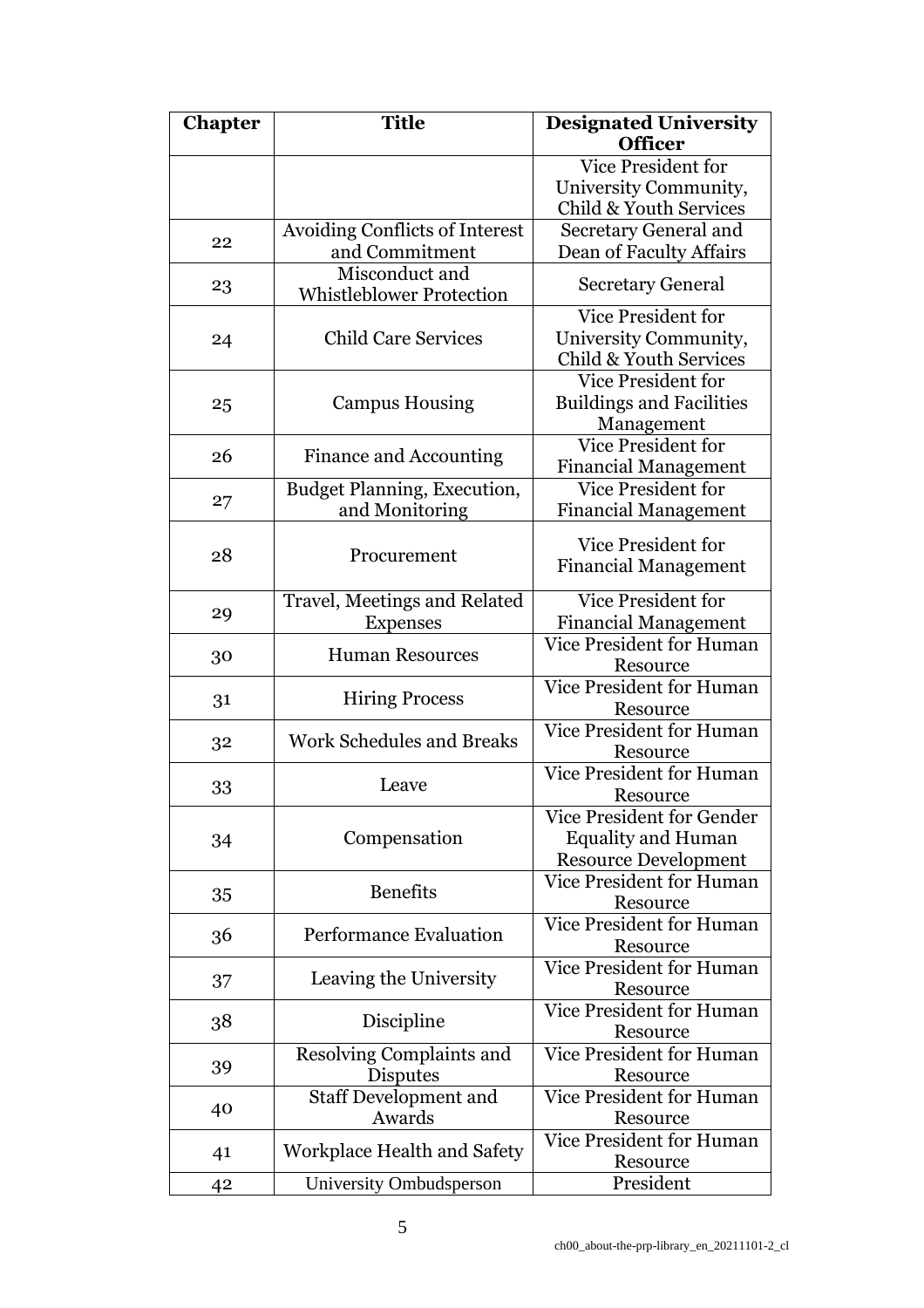| <b>Chapter</b> | Title                        | <b>Designated University</b><br><b>Officer</b> |
|----------------|------------------------------|------------------------------------------------|
|                | <b>OIST University Press</b> | CEO                                            |

- 0.3.2 Any employee who are proposing to establish a new, or revise PRP chapter prepares a draft conforming to the PRP format and other requirements in [0.4.1](https://www.oist.jp/policy-library/0.4#0.4.1) and ask to check to the relevant Designated University Officer. The draft agreed by the Designated University Officers shall be reviewed by Rules and Compliance Section and shall obtain approvals from required officers and employees by Documented Approval Process (kessai).
- 0.3.3 Any employee who are proposing to establish new or revise Regulations prepares a draft and the Document for the Approval Process (kessai) by following the procedures in  $0.4.2$ , and shall obtain approvals from relevant Designated University Officer(s) and the Secretary General.
- 0.3.4 **Rules and Compliance Section** reviews drafts of PRP and Regulations for conformance with Laws, Bylaws, University Rules, other PRP chapters and Regulations, and checked technical details such as PRP chapter format and for spelling errors, typographical errors.
	- 0.3.4.1 Rules and Compliance Section installs the established new or chapter that have been approved by the CEO/President in the appropriate section of the online Policies, Rules and Procedures Library immediately.
	- 0.3.4.2 Rules and Compliance Section informs changes of PRP to School Corporation community by way of using internal websites or other relevant tools.
- 0.3.5 The Secretary General provides a review for content/substance for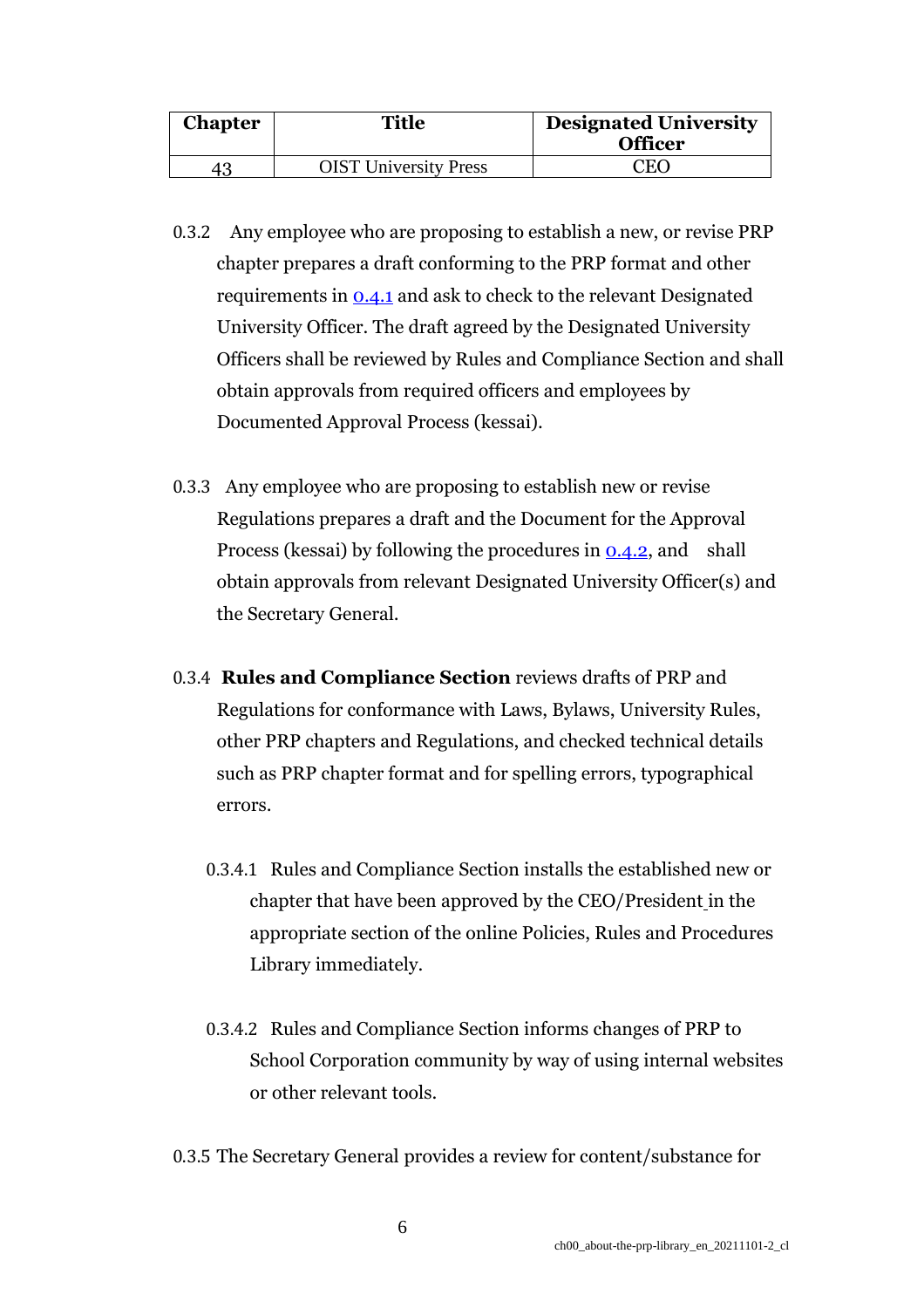each draft of established new or revised PRP chapter or Regulation submitted as a Document for Approval Process (Kessai).

0.3.6 *The CEO/President* reviews and gives final approval to a draft of established new or revised PRP chapters submitted as a Document for Approval Process (Kessai).

#### 0.4 **Procedures**

#### 0.4.1 **Procedures to establish new or revised PRP Chapter**

- 0.4.1.1 Read "[How to Write a PRP Chapter](https://groups.oist.jp/coo/prp)" for guidance on drafting to establish new chapter or to revise any PRP chapter.
- 0.4.1.2 Any employee who is proposing to establish a new or revise PRP chapter, prepares a draft and submits that to relevant [Designated University Officer,](https://www.oist.jp/policy-library/0.3#0.3.1) and obtains agreement from him/her. The Designated University Officer consults and discusses with other department(s) and obtains consent on the draft, in the case that the establishment or revision contains other Designated University Officer's assignment.
- 0.4.1.3 Any employee who is proposing to establish a new or revise PRP chapter, submits the draft, which is admitted by the Designated University Officer(s), to the Rules and Compliance Section, and modifies the draft as necessary responding to the review.
- 0.4.1.4 Any employee who is proposing to establish a new or revise PRP chapter, creates the Document for Approval Process (kessai) attached the draft admitted by the Designated University Officer(s) and Rules and Compliance Section, and obtains approvals from the Secretary General, and any other relevant department's heads.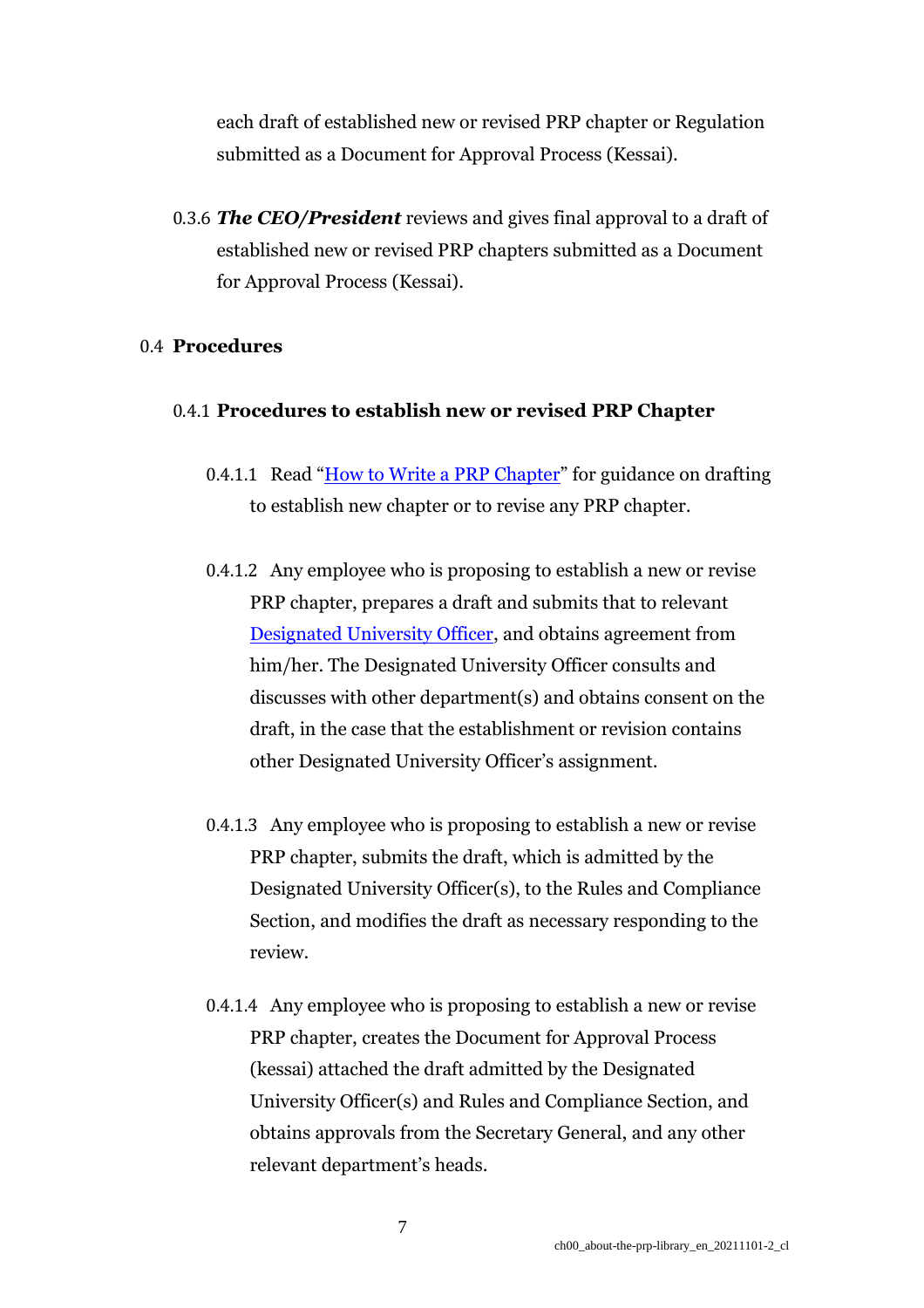0.4.1.5 Any employee who is proposing to establish a new or revise PRP chapter, informs establishment and revisions of PRP chapter under the instruction of the Designated University Officer.

#### 0.4.2 **Procedures to establish new or to revise the Regulation**

- 0.4.2.1 Any employee who is proposing to establish a new or revise the Regulations, prepares and submits the draft to the Designated University Officer, who are in charge of the department responsible for the assignment relevant to the Regulations, and obtains consent from him/her. The Designated University Officer consults and discusses with the other department and obtains consent on the draft, in the case that the establishment or revision contains other Designated University Officer's assignment.
- 0.4.2.2 Any officers and employees who is proposing to establish a new or revise the Regulation, submits the draft, which is admitted by the Designated University Officer(s), to the Rules and Compliance Section, and modifies the draft as necessary responding to the review.
- 0.4.2.3 Any officers and employees who is proposing to establish a new or revise the Regulation, creates the Document for Approval Process (kessai) attached the draft admitted by the Designated University Officer(s) and the Rules and Compliance Section, and obtains approvals from the Designated University Officer, Secretary General, and any other relevant department's heads.
- 0.4.2.4 Any officers and employees who are proposing to establish a new or revise the Regulation, informs establishment and revisions under the instruction of the Designated University Officer.